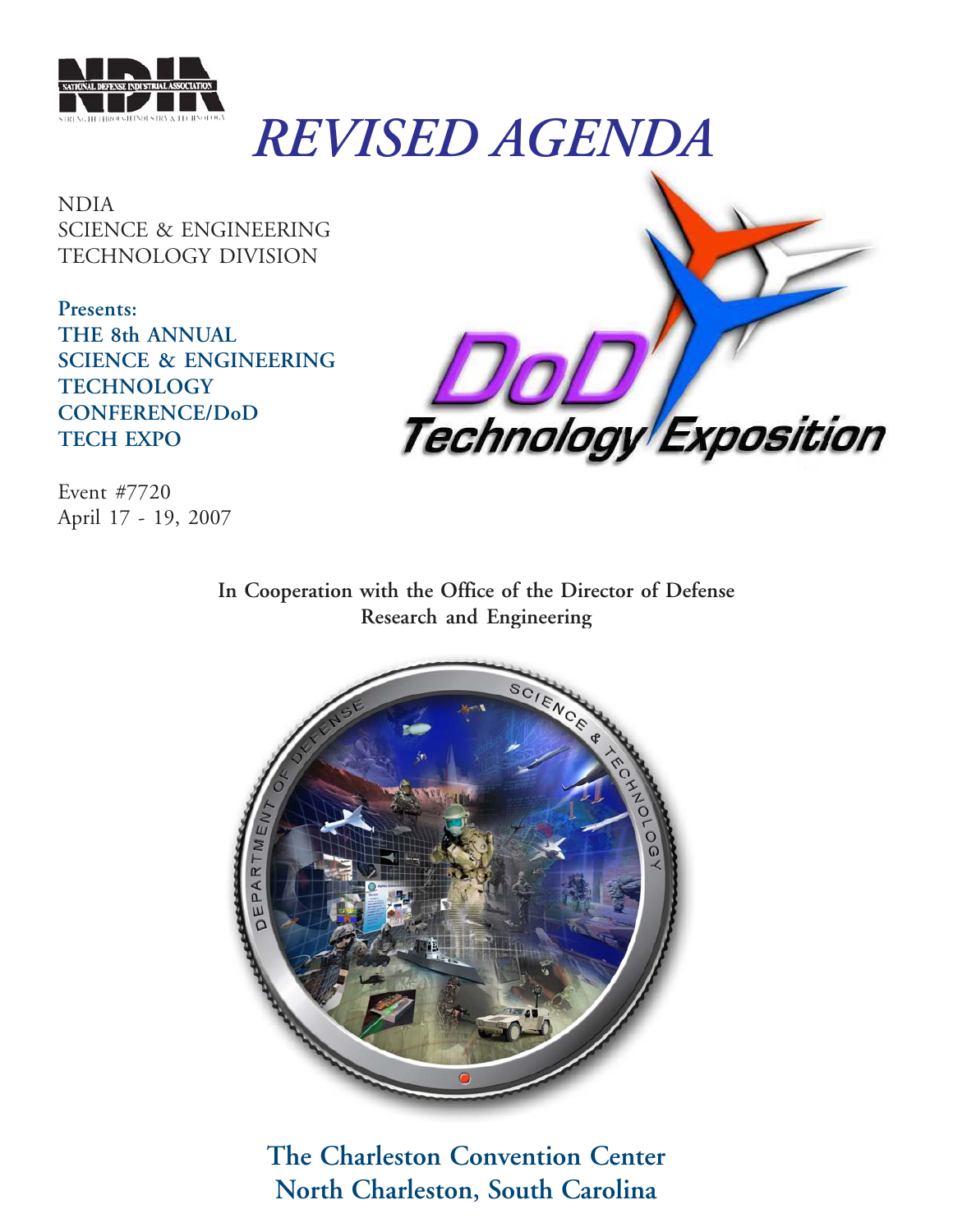# **Tuesday, April 17, 2007**

7:30 am Conference Registration & Continental Breakfast

# **Preliminary Session: Opportunities for Collaboration**

In this session we will present the Fiscal Year 2008 President's Budget Request for the Department of Defense S&T program. Specific programs that provide conference attendees opportunities to engage in collaborative efforts with the Department and international S&T community will also be highlighted. Presentations will provide information on technology areas of high interest to the DoD, time lines, and points of contact for the submission of proposals. Opportunities for both industry and academia will be covered. A wide range of programs, from the larger technology demonstrations funded by the Joint Capability Technology Demonstration program, that lead to the evaluation of military utility of advanced technology by a Combatant Commander; to the more focused technology development efforts that are funded by the Test & Evaluation/Science & Technology (T&E/S&T) program will be covered. Opportunities for proposing commercial off-theshelf technology to meet current military needs will be addressed by the Quick Reaction Fund/Rapid Reaction Fund program presentation. Specific scientific research areas having high interest to the Department will be highlighted along with information on the process universities should use to submit proposals. The session will be rounded out with a presentation on opportunities for collaborative international research and technology development.

**Preliminary Session Chairman** - Mr. Robert W. Baker, Deputy Director, Plans & Programs, ODDR&E

| $8:15 \text{ am}$         | FY 2008 President's Budget Request for DoD S&T Program<br>Mr. Robert Baker, Deputy Director, Plans & Programs, ODDR&E                                  |
|---------------------------|--------------------------------------------------------------------------------------------------------------------------------------------------------|
| 8:45 am                   | Joint Capability Technology Demonstration (JCTD) Program<br>Mr. John J. Kubricky, Deputy Under Secretary of Defense for Advanced Systems & Concepts    |
| $9:15$ am                 | T&E/S&T Program<br>Mr. Derrick Hinton, T&E/S&T Program Manager, Defense Test Resource Management Center                                                |
| 9:45 am                   | <b>BREAK</b>                                                                                                                                           |
| $10:30$ am                | Quick Reaction Fund/Rapid Reaction Fund<br>Mr. Ben Riley, Director, Rapid Reaction Technology Office                                                   |
| 11:00 am                  | DoD Basic Research Program with a Focus on Academia<br>Dr. William S. Rees, Jr., Deputy Under Secretary of Defense for Laboratories and Basic Sciences |
| $11:30$ am                | <b>International Collaboration</b><br>Dr. Tony Sinden, Counsellor for Defence Science & Technology, British Embassy                                    |
| $12:00 \text{ pm}$        | LUNCHEON - EXHIBITS AND POSTER PAPERS OPEN                                                                                                             |
| <b>CONFERENCE OPENING</b> |                                                                                                                                                        |
| $1:00$ pm                 | Call to Order - Dr. A. Louis Medin, Chairman, NDIA S&ET Division                                                                                       |
|                           | NDIA Welcome - Major General Barry D. Bates, USA (Ret), Vice President, Operations, NDIA                                                               |

1:15 pm **Keynote Address** Honorable John J. Young, Jr., Director, Defense Research and Engineering

# **Session I: Air Force Space Systems for Transformation**

This session will focus on space systems under development by the Air Force that are important components of transformation in DoD. In particular, key leaders from the areas of Transformational Communications and Responsive Space will describe the ways that technology risk is being handled in these key space programs. Space programs have always provided challenges in balancing performance and risk. Program managers must often select fast-paced technologies to incorporate into space systems that will have operating lifetimes without the opportunity for technology refreshment. Transformational Communications, which will provide enormous increases in networking and capacity for military communications, has exceptional technology and software challenges in developing and acquiring the space, ground, and user segments for a long-life system with advanced networking capability operating in a military environment. Under Responsive Space, the Air Force plans to have small satellites called TacSats that can be launched quickly in response to an urgent need for a space capability. While there are clear opportunities to evolve TacSat capabilities, there are risks in continuing to bring in the latest software and technology. Leaders from the Government programs, the science and technology community, and industry will provide their perspectives on how risk can be mitigated in these challenging areas.

**Co-Chairs:** Mr. Ed Palo, Chief Engineer, The MITRE Corporation Mr. Mark Stephen, Director of Strategic Planning, L-3 Coleman Aerospace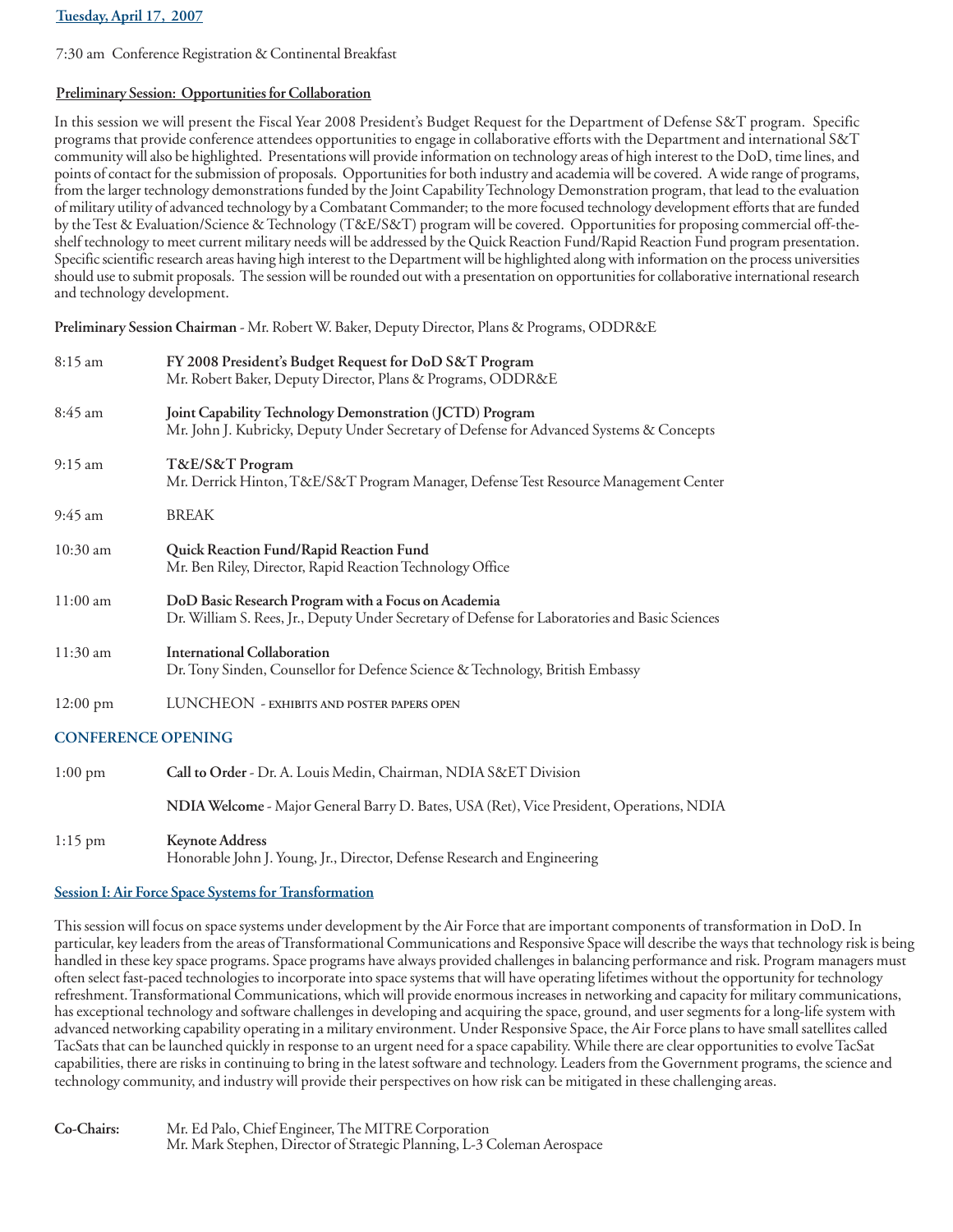| $2:00 \text{ pm}$              | Air Force Space Transformation<br>Brigadier General Ellen M. Pawlikowski, USAF, Commander, Military Satellite Communications Systems Wing, USAF Space<br>and Missile Systems Center |
|--------------------------------|-------------------------------------------------------------------------------------------------------------------------------------------------------------------------------------|
| $2:30 \text{ pm}$              | <b>Responsive Space Technology</b><br>Dr. Robert Morris, USAF, Acting Chief Scientist, Air Force Research Laboratory, Space Vehicles Directorate                                    |
| $3:00 \text{ pm}$              | <b>BREAK IN EXHIBIT HALL</b>                                                                                                                                                        |
| $3:45$ pm                      | Program Office Perspective on Transformational Space<br>Colonel Rich White, USAF, Director, Developmental Planning, USAF Space and Missile Systems Center                           |
| $4:15$ pm                      | Industry View and Experience with Responsive Space<br>Mr. Stuart Linsky, Vice President, Satellite Communications, Northrop Grumman Space Technology                                |
| $4:45$ pm                      | User Perspective on Space Transformation Issues<br>Captain Mark Olson, USN, Chief, ISR & Space Division, United States Strategic Command                                            |
| 5:30 pm -<br>$7:30 \text{ pm}$ | RECEPTION IN EXHIBIT HALL                                                                                                                                                           |

# **Wednesday, April 18, 2007**

7:30 am Conference Registration & Continental Breakfast

# **Session II: Integration of Naval Systems**

The role of systems of systems integrations and interoperability has taken on increasing importance as the emphasis on network centric warfare has evolved and is being implemented in naval warfighting systems. While the Navy has always integrated multiple systems on their ships and aircraft, with the advent of the DDG-1000 Zumwalt Multi-Mission Surface Combatant, Littoral Combat Ship, Multi-Mission Aircraft (MMA) and other network centric platforms, a new dimension of complexity and risk is being added. Now, the ship and aircraft have become the hub into which different combat systems will be rapidly inserted and withdrawn as the operational challenges change. These systems will have to operate upon installation in a plug and play manner without extensive integration testing and grooming. The development and insertion of the software to allow these systems to be responsive to the operator's needs is crucial to the success of the future weapons systems platforms. This session is intended to explore some of the challenges, issues, and solutions associated with reducing the integration, interoperability and software technology risks associated with today's acquisition programs.

| Co-Chairs:         | Mr. Dennis Ryan, Science and Technology Planning Director, John Hopkins University Applied Physics Laboratory<br>Captain Dennis Sorensen, USN, Assistant Chief of Naval Research, Office of Naval Research |
|--------------------|------------------------------------------------------------------------------------------------------------------------------------------------------------------------------------------------------------|
| 8:30 am            | Challenges in Developing and Integrating Naval Warfighting Systems<br>Dr. Wayne Meeks, Executive Director, Program Executive Officer, Integrated Warfare Systems (PEO IWS)                                 |
| 9:00 am            | The Systems Engineering View of Naval Warfighting Systems Development<br>Mr. Carl Siel, ASN (RDA) Chief Engineer                                                                                           |
| $9:30 \text{ am}$  | The Acquisition Perspective on Development of Naval Open Architectures<br>Captain James J. Shannon, USN, Program Manager for Naval Open Architecture (PEO IWS 7)                                           |
| $10:00$ am         | <b>BREAK EXHIBITS AND POSTER PAPERS OPEN</b>                                                                                                                                                               |
| $10:45$ am         | Industry Perspectives on Open Systems Architecture Development for Naval Weapons Systems<br>Mr. Robert Riche, Lockheed Martin<br>Mr. Richard Rushton, Lockheed Martin                                      |
| $11:15 \text{ am}$ | <b>Open RF System Architectures</b><br>Dr. Bobby Junker, Office of Naval Research                                                                                                                          |
| $12:00 \text{ pm}$ | <b>LUNCHEON</b>                                                                                                                                                                                            |
|                    | Luncheon Speaker:<br>S&T, S&Es and S&SE<br>Dr. Paul D. Nielsen, Director and CEO, Carnegie Mellon University Software Engineering Institute                                                                |